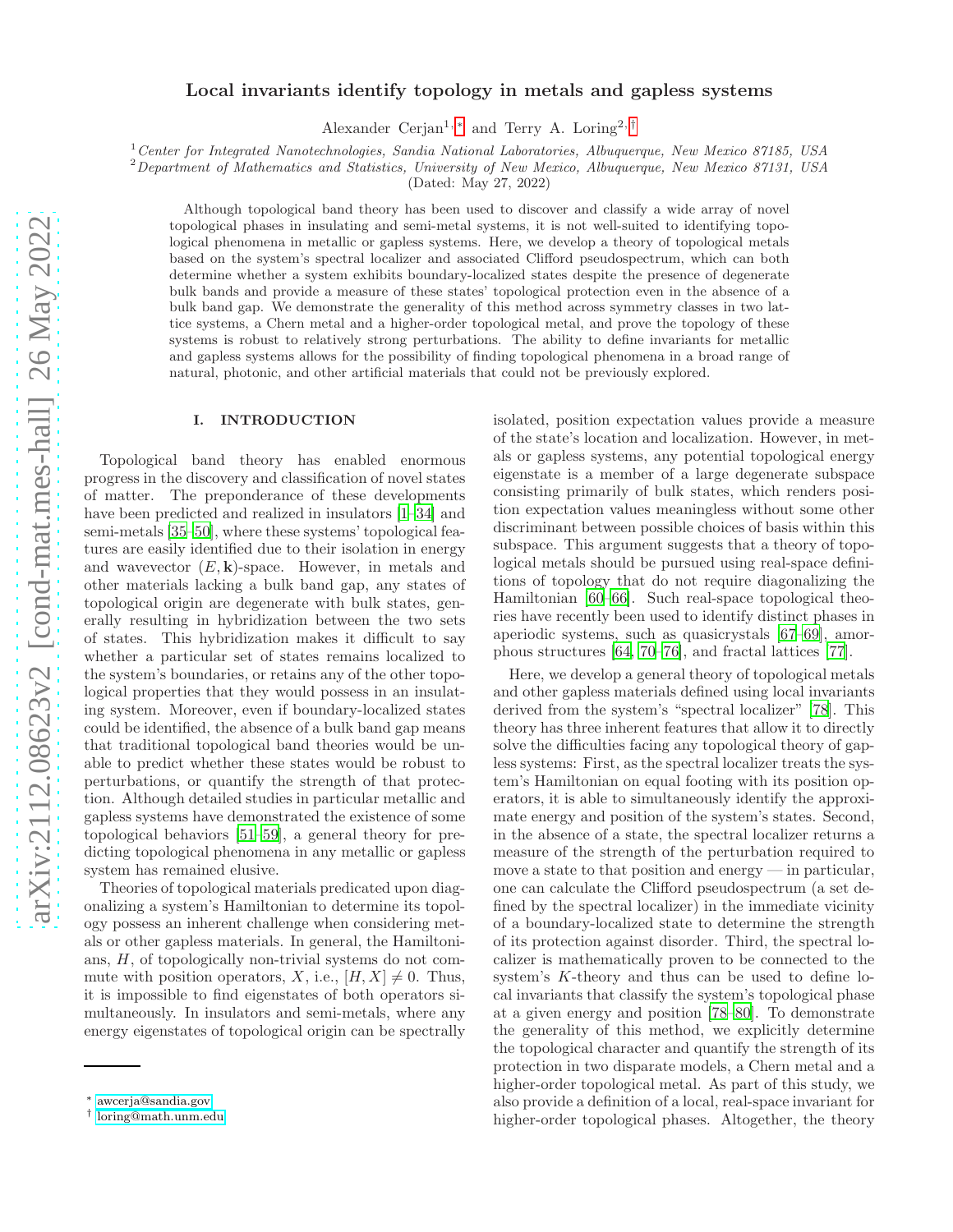we present here provides the groundwork for classifying the topology of metals and other gapless systems of any dimension and in any symmetry class [\[78,](#page-9-7) [81\]](#page-9-9) across a broad range of physical platforms.

The remainder of this paper is organized as follows. First, in Sec. [II](#page-1-0) we provide a brief, physically motivated review of the spectral localizer and Clifford pseudospectrum, and discuss how they can be used to determine a system's topology and the strength of its topological protection. In Sec. [III](#page-3-0) we provide a demonstration of how the spectral localizer can be used to identify both the topology and associated boundary-localized states of a metallic Chern lattice. In Sec. [IV](#page-5-0) we demonstrate the generality of this method by identifying the topology of a higher-order topological metal, and derive a local invariant for classifying such systems. Finally, in Sec. [V](#page-6-0) we offer some concluding remarks.

## <span id="page-1-0"></span>II. REVIEW OF THE SPECTRAL LOCALIZER

From a broad perspective, the spectral localizer takes a view of a material's topology that is similar to that of topological quantum chemistry [\[82](#page-9-10)[–84](#page-9-11)]: a material is topologically non-trivial if it cannot be continued to an atomic limit without either closing a gap or breaking a symmetry. But, whereas topological quantum chemistry determines whether given material can be continued to an atomic limit by analyzing its band representations, the spectral localizer seeks to make the same determination by instead using the material's real-space description. This real-space picture of topology is predicated on:

Definition 1: A material is in an atomic limit if and only if its Hamiltonian,  $H$ , commutes with all of its position operators,  $X_j$ ,  $[H, X_j] = 0 \ \forall j$ .

Using this definition, the question of whether a material is topologically non-trivial becomes synonymous with whether there is an obstruction to continuing a material's Hamiltonian and position operators to be commuting without closing a gap or breaking a symmetry, enabling one to leverage developments from the study of  $C^*$ -algebras to make this determination [\[78,](#page-9-7) [85\]](#page-9-12) (in particular, see Fig. 1.1 from Ref. [\[85](#page-9-12)]). We note that this definition of the atomic limit is consistent with previous statements about the real-space behavior of this limit [\[86\]](#page-9-13).

Over the last decade, the spectral localizer has emerged as a versatile tool for identifying whether given set of matrices can be continued to commuting matrices [\[78](#page-9-7)– [80\]](#page-9-8). For a physical material in d dimensions, the spectral localizer is

$$
L_{\lambda=(x_1,\dots,x_d,E)}(X_1,\dots,X_d,H) =
$$
  

$$
\sum_{j=1}^d \kappa(X_j - x_j I) \otimes \Gamma_j + (H - EI) \otimes \Gamma_{d+1}, \quad (1)
$$

where I is the identity matrix and the matrices  $\Gamma_j$  form a non-trivial Clifford representation,  $\Gamma_j^{\dagger} = \Gamma_j$ ,  $\Gamma_j^2 = I$ , and  $\Gamma_j \Gamma_l = -\Gamma_l \Gamma_j$  for  $j \neq l$ . Here,  $\kappa > 0$  is a scaling coefficient that ensures  $X_j$  and H have compatible units, and  $\boldsymbol{\lambda} = (x_1, \dots, x_d, E) \in \mathbb{R}^{d+1}$  is a choice of position and energy where the spectral localizer is evaluated. There are no restrictions on the choices of  $\mathbf{x} = (x_1, \dots, x_d)$  and E in  $\lambda$ , these quantities can be chosen to be anywhere inside or outside of the material's spatial and spectral extent. Also, note that the underlying theorems that prove the utility of the spectral localizer currently assume that the system's operators  $X_1, \cdots, X_d, H$  are Hermitian, operate on a finite-dimensional Hilbert space, and represent a system with open boundaries.

Intuitively, the spectral localizer can be viewed as a composite of the eigenvalue equations (which have the form  $(M - \lambda)\mathbf{v} = 0$  of multiple not-necessarilycommuting operators using a Clifford representation. However, unlike in typical eigenvalue problems where the eigenvalues,  $\lambda$ , are quantities that are solved for, the spectral localizer takes  $\lambda$  as an input and determines whether the system possesses a state with approximate energy  $E$ that is approximately at x. If the spectral localizer possesses an eigenvalue that is sufficiently close to zero,

$$
\min(|\sigma(L_{\lambda}(X_1,\cdots,X_d,H))|) \leq \sum_{j=1}^d \|[H,\kappa X_j]\| \qquad (2)
$$

where  $\sigma(L_{\lambda})$  denotes the spectrum of  $L_{\lambda}$ ,  $\|\cdot\|$  is the  $L_2$ matrix norm, and it is assumed here that  $[X_i, X_j] = 0$ , then the physical system supports a state in the vicinity of  $(\mathbf{x}, E)$ . If  $L_{\lambda}$  does not possess such an eigenvalue, the system exhibits a local gap at  $(x, E)$ , i.e., a region in position-energy space that cannot support a state (see [\[87,](#page-9-14) §II] for what are currently the best known estimates on how the spectral localizer predicts state localization). Thus, it is convenient to define the "localizer gap" as  $\min(|\sigma(L_{\lambda})|)$ , which, heuristically, can be viewed as a spatially-resolved band gap.

The ability for the spectral localizer to calculate a quantity similar to a band gap without determining the system's band structure plays a crucial role in using  $L_{\lambda}$ to categorize a system's topology. Formally, a set of matrices  $\{M_j^{(0)}\}$  can be continued to some other set  $\{M_j^{(1)}\}$ if a continuous path of matrices can be defined between the two sets,  $\{M_j^{(\tau)}\}\$ for  $0 \leq \tau \leq 1$ . Assessing a material's topology via continuation is typically done for infinite systems, and requires that every set along the path  $\{X_1^{(\tau)}, \cdots, X_d^{(\tau)}, H^{(\tau)}\}$  must both preserve the system's symmetries and maintain the bulk gap (i.e., the system's band gap if it is periodic and infinite). This process also assumes some locality criteria on  $H^{(\tau)}$  and  $X_j^{(\tau)}$ , such that two sites that are sufficiently far apart cannot be coupled [\[86\]](#page-9-13). Instead, if  $H^{(\tau)}$  and  $X_j^{(\tau)}$  represent a finite system (as is necessary to use the spectral localizer), the concept of a bulk gap in the continuation process needs to be replaced in someway. One option is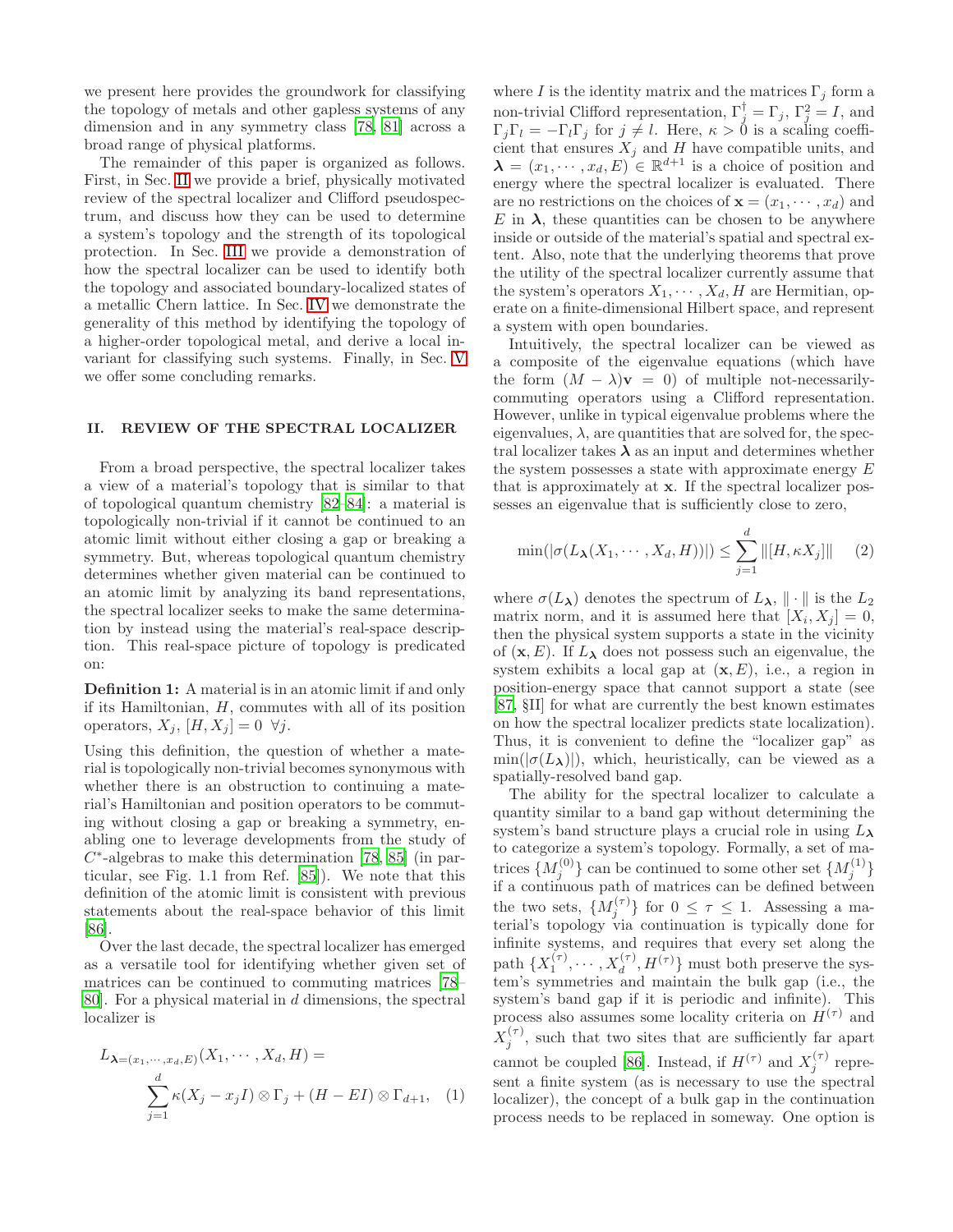to impose periodic boundary conditions and insist that  $H^{(\tau)}$  stays gapped, c.f. [\[86\]](#page-9-13). In the case of open boundary conditions, a concept of a local gap is necessary, as the system may possess boundary-localized states (of trivial or topological origin) that would otherwise obscure the spectrum of a system with an insulating interior.

In particular, the criteria of preserving a local gap in  $\{X_1^{(\tau)}, \cdots, X_d^{(\tau)}, H^{(\tau)}\}$  can be guaranteed by monitoring its localizer gap along this path—a system's topology at  $\lambda$  cannot change so long as the localizer gap at that  $\lambda$ remains open. Specifically, it has been proven that a symmetry preserving perturbation to the Hamiltonian,  $\delta H$ , is unable to close the localizer gap at  $\lambda$  so long as  $\|\delta H\| < \min(|\sigma(L_\lambda)|)$ , [\[78](#page-9-7), Lemma 7.2], and a similar statement can be made about perturbations to the position operators,  $\delta X_i$ . Moreover, this measure of the strength of the topological protection inherently includes the possibility of correlated disorder that is "designed" to defeat the system's topology. As such, in most systems, the localizer gap will underestimate the strength of the system's topological robustness for uncorrelated disorder. There has also been recent progress in understanding the effects of perturbations that only approximately respect the system's symmetry class [\[88\]](#page-9-15).

With these definitions in place, we can present a complete picture of how the spectral localizer determines a material's topology. Overall, there is a constellation of theorems that dictate how the spectral localizer can be used to assess whether a given set of matrices can be continued to commuting matrices for systems of any physical dimension and in any symmetry class [\[78](#page-9-7)[–80\]](#page-9-8). In general, there will be some property of  $L_{\lambda}$  that identifies whether such a continuation is possible at a given  $\lambda$  while preserving the system's symmetries and without closing the localizer gap at that  $\lambda$ ; this same property also defines a local topological invariant. If there is an obstruction to finding a continuation to commuting operators, the nontrivial topology at that  $\lambda$  is protected against perturbations that do not close the localizer gap. Moreover, as the localizer gap is a continuous (but not smooth) function of  $\lambda$ , neighboring choices of  $\lambda$  in position-energy space possess similarly sized localizer gaps (and thus, topology). Finally, bulk-boundary correspondence is built right into this picture, the localizer gap associated with a topologically non-trivial region of position-energy space must close around the perimeter of the system where the topological boundary-localized states have strong support, as far away from the finite material the spectral localizer must exhibit trivial topology.

To provide an example for a specific class of topology, consider 2D systems with broken time-reversal symmetry that may possess a non-zero Chern number. For this symmetry class, the system's operators are  $H, X$ , and  $Y$ , and the system possesses non-trivial topology for some region in position-energy space if  $H - EI$ ,  $X - xI$ , and  $Y - yI$  cannot be continued to commuting while preserving their Hermiticity. In this case, the property of  $L_{\lambda}$ that identifies the possible obstruction is its signature,  $sig(L_{\lambda})$ , which is the number of its positive eigenvalues minus the number of its negative eigenvalues. In particular:

- 1) If H, X, and Y commute, then  $sig(L_{\lambda}(X, Y, H) = 0$ for any choice of  $\lambda$  [\[89,](#page-9-16) Lemma 4].
- 2) The signature of  $L_{\lambda}(X, Y, H)$  cannot change through continuation of  $H-EI$ ,  $X-xI$ , and  $Y-yI$ without closing the localizer gap at  $\lambda$  [\[90\]](#page-9-17).

Thus, even if  $H$ ,  $X$ , and  $Y$  do not commute, if  $sig(L_{\lambda}(X, Y, H) = 0$  for every choice of  $\lambda$ , then the system can be continued to an atomic limit without closing the band gap / localizer gap and thus the system (assuming it is sufficiently large) is topologically trivial ev-erywhere [\[91](#page-9-18)]. Conversely, if there is a choice of  $\lambda$  for which  $sig(L_{\lambda}(X, Y, H) \neq 0$ , then the system possesses non-trivial topology within the localizer gap surrounding this choice of  $\lambda$ .

In comparison with traditional theories of topology, the local nature of the topology predicted by the spectral localizer can seem unusual, but this is simply the language required to describe widely appreciated properties of topological systems within a real-space picture. Consider a two band topological insulator. Filling only the lower band results in a system that is not Wannierizable (and cannot be continued to the atomic limit), but if both bands are filled the system becomes Wannierizable again. For the spectral localizer, the first case is represented by choosing  $\lambda$  for E within the band gap (and x in the system's bulk) and finding non-trivial local topology, while the second case corresponds to choosing  $\lambda$  with an E greater than the maximum energy of the upper band and finding trivial local topology. In the latter case  $(E$  outside both bands), the process of continuing the system's operators to commuting will maintain the localizer gap at that  $E$ , but will close the localizer gap for energies between the bands. Finally, we note that the process of continuing a system's operators to commuting will generally involve changes to *both*  $H$  and  $X_j$ .

#### A. The Clifford pseudospectrum

For completeness and to aid a reader in understanding previous works on the spectral localizer, we provide a brief discussion of how the spectral localizer can be used to calculate a system's Clifford pseudospectrum. Mathematically, the localizer gap defines the system's Clifford  $\epsilon$ -pseudospectrum,

$$
\Lambda_{\epsilon}(X_1, \cdots, X_d, H) = \{\lambda \mid \min(|\sigma(L_{\lambda}(X_1, \cdots, X_d, H))|) \le \epsilon\}. \quad (3)
$$

A system's Clifford spectrum is given by  $\Lambda_0(X_1,\dots,X_d,H)$ , i.e., the set of  $\lambda$  for which the localizer gap vanishes. Thus, a system's Clifford pseudospectrum is a useful tool for finding surfaces in position-energy space with constant localizer gap.

Intuitively, a system's Clifford pseudospectrum (regardless of the system's topology) can be viewed as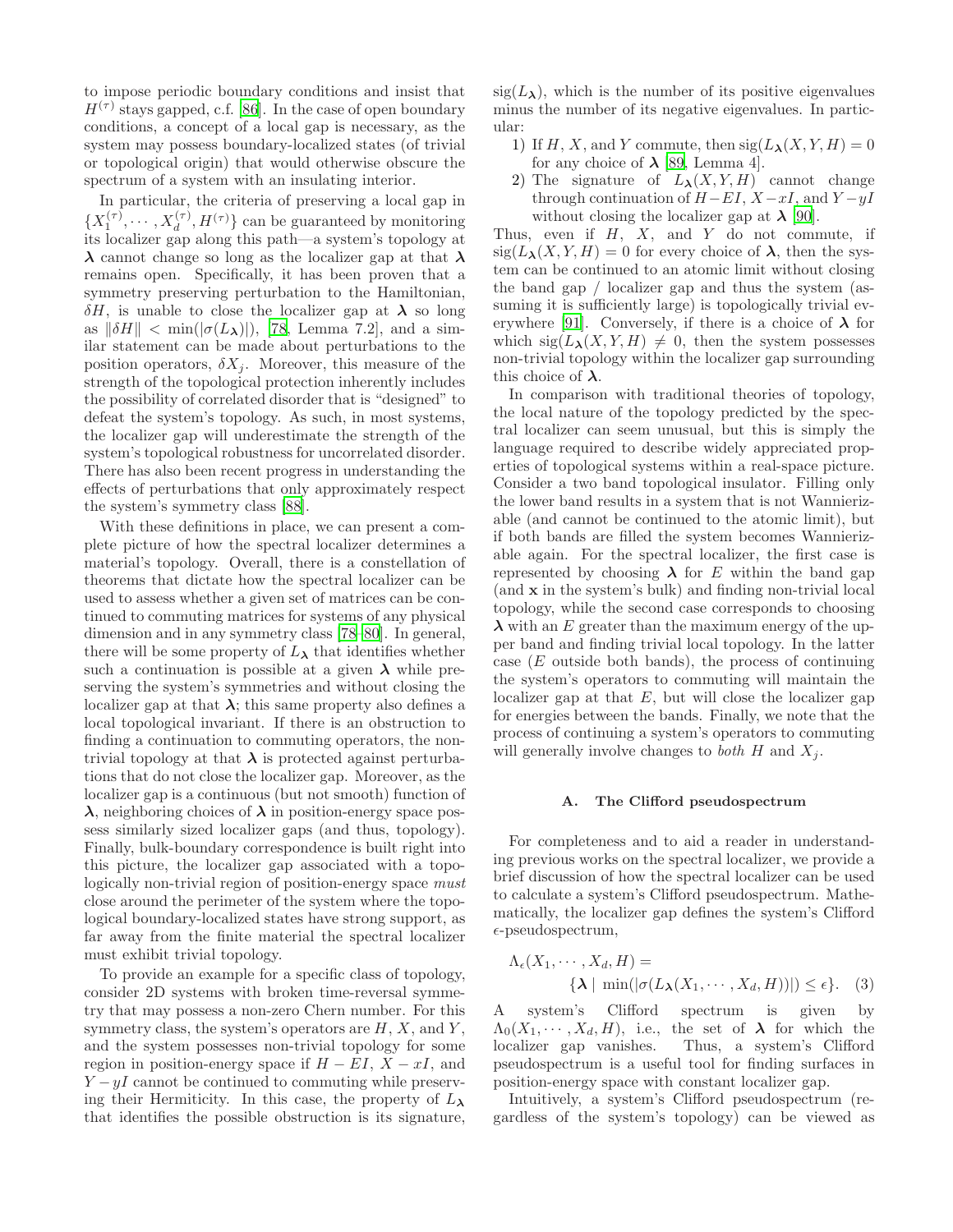a method for constructing an approximate joint spectrum of non-commuting operators. In other words, if  $\min(|\sigma(L_{\lambda}(X_1,\dots,X_d,H))|)$  is small (relative to the norms of the commutators), the system exhibits an approximate eigenstate that almost diagonalizes all of the operators simultaneously with approximate eigenvalues given by  $\lambda$  [\[78,](#page-9-7) [87](#page-9-14)]. But, note that even if  $\lambda$  is a member of the system's Clifford spectrum (i.e.,  $\min(|\sigma(L_{\lambda}(X_1,\cdots,X_d,H))|) = 0$ , that does not imply that there is an exact eigenstate that exactly diagonalizes all of the constituent operators. Finally, the Clifford pseudospectra is not the only tool that can be used to understand the approximate joint spectra of noncommuting matrices, which can be tackled using both traditional two-operator pseudospectra [\[92](#page-9-19)[–94](#page-9-20)] (in the present context, these could only be used for 1D lattices), or other constructions of multi-operator pseudospectra [\[87\]](#page-9-14) (i.e., different ways of combining eigenvalue equations that need not use a Clifford representation). However, as the Clifford pseudospectra is computed using  $L_{\lambda}$ , it is the only (currently known) tool for finding approximate joint spectra that is also related to the system's topology.

#### B. A note on numerical computation

We conclude this brief review of the spectral localizer with a few comments about the numerical calculation of its properties. Although the spectral localizer is agnostic to the choice of basis used for its constituent operators, if a material's Hamiltonian is written in a tight-binding basis, the position operators,  $X_i$ , are simply diagonal matrices that index the jth coordinate of each of the lattice sites (different orbitals at the same site have the same position). Thus, in the tight-binding basis,  $L_{\lambda}(X_1, \dots, X_d, H)$ , is a (usually large) sparse Hermitian matrix and the localizer gap,  $\min(|\sigma(L_{\lambda}(X_1,\dots,X_d,H))|)$ , can be efficiently calculated using standard sparse eigenvalue solvers as only a single eigenvalue is needed. The properties of the spectral localizer that reveal the system's K-theory only need to be calculated a few times, and only once per region in position-energy space where the localizer gap is large, as these properties cannot change without the localizer gap closing.

Moreover, we note that for at least some of the relevant properties of  $L_{\lambda}$ , there are significant numerical speedups available. For example, to find a matrix's signature, it is not necessary to find its full set of eigenvalues. Instead, as  $L_{\lambda}(X_1, \dots, X_d, H)$  is Hermitian, one can make use of Sylvester's law of inertia [\[95,](#page-9-21) [96\]](#page-9-22), which states that

$$
sig(L_{\lambda}) = sig(D), \tag{4}
$$

where  $L_{\lambda} = PDP^{\dagger}$  is the LDLT decomposition of the spectral localizer. Thus, as  $D$  is diagonal (or block diagonal in some numerical implementations with 1-by-1 and 2-by-2 blocks), the computational cost of finding  $sig(L_{\lambda})$  is entirely dictated by the speed of the sparse LDLT decomposition algorithm, which is, in general, more efficient than finding the full spectrum of  $L_{\lambda}$ .

### <span id="page-3-0"></span>III. TOPOLOGICAL CHERN METAL

To illuminate how the spectral localizer can be used to classify topological metals, we first consider a 2D Chern insulator with an added intervening band that is degenerate with the Chern insulator's chiral edge states. A minimal tight-binding model for this system can be constructed from a Haldane lattice coupled to a single-band triangular lattice whose vertices are located in the center of each honeycomb [\[51,](#page-8-3) [55](#page-8-6)], and whose Hamiltonian is schematically illustrated in Fig. [1a](#page-4-0). The Haldane lattice is parameterized by the nearest neighbor coupling,  $t_1$ , next-nearest neighbor couplings with amplitude and phase  $t_C$  and  $\phi$ , and the on-site sublattice energy difference 2m. The triangular lattice has nearest neighbor coupling  $t_2$  and on-site energy  $m_2$ . The coupling strength between the two lattices is  $t_3$ . In the absence of coupling between the two lattices,  $t_3 = 0$ , the Haldane model exhibits topological and trivial insulating phases separated by semi-metal phases and protected by the Chern number, C, see Fig. [1b](#page-4-0), while the triangular lattice exhibits a single band centered around  $E = m_2$ . When the coupling between the two lattices is turned on,  $|t_3| > 0$ , the intervening band from the triangular lattice prohibits the unique identification of chiral edge states within its extent, as the chiral edge states will generally hybridize with the degenerate states of the interstitial triangular lattice.

Previous numerical studies have shown that this metallized Haldane model exhibits unusual transport properties that are robust against disorder, even for choices of the Fermi energy that are within the range of the middle band across the entire Brillouin zone (e.g.,  $E = 0$  in Fig. [1c](#page-4-0)) [\[51,](#page-8-3) [55\]](#page-8-6). However, for choices of the Fermi energy within the middle band, the states responsible for these transport properties cannot be uniquely identified using conventional analysis methods, as any boundarylocalized states are degenerate with the bulk states of the triangular lattice. For example, the local density of states (LDOS) at  $E = 0$  cannot distinguish between topological (Fig. [1d](#page-4-0)) and trivial (Fig. [1h](#page-4-0)) metals as the contributions from the degenerate bulk in the system's LDOS outweigh the contributions of any topological boundary-localized phenomena. Moreover, the absence of a bulk band gap at  $E = 0$  not only poses problems for defining an invariant for this system using band theory, but also inhibits the use of other real-space definitions of topology such as topological markers [\[61\]](#page-8-7) as a system's ground-state projection operators are only exponentially localized in gapped systems [\[97](#page-9-23)[–99](#page-9-24)].

Here, we use the spectral localizer to show that boundary-localized resonances exist in the metallized Haldane model, even for energies within the extent of the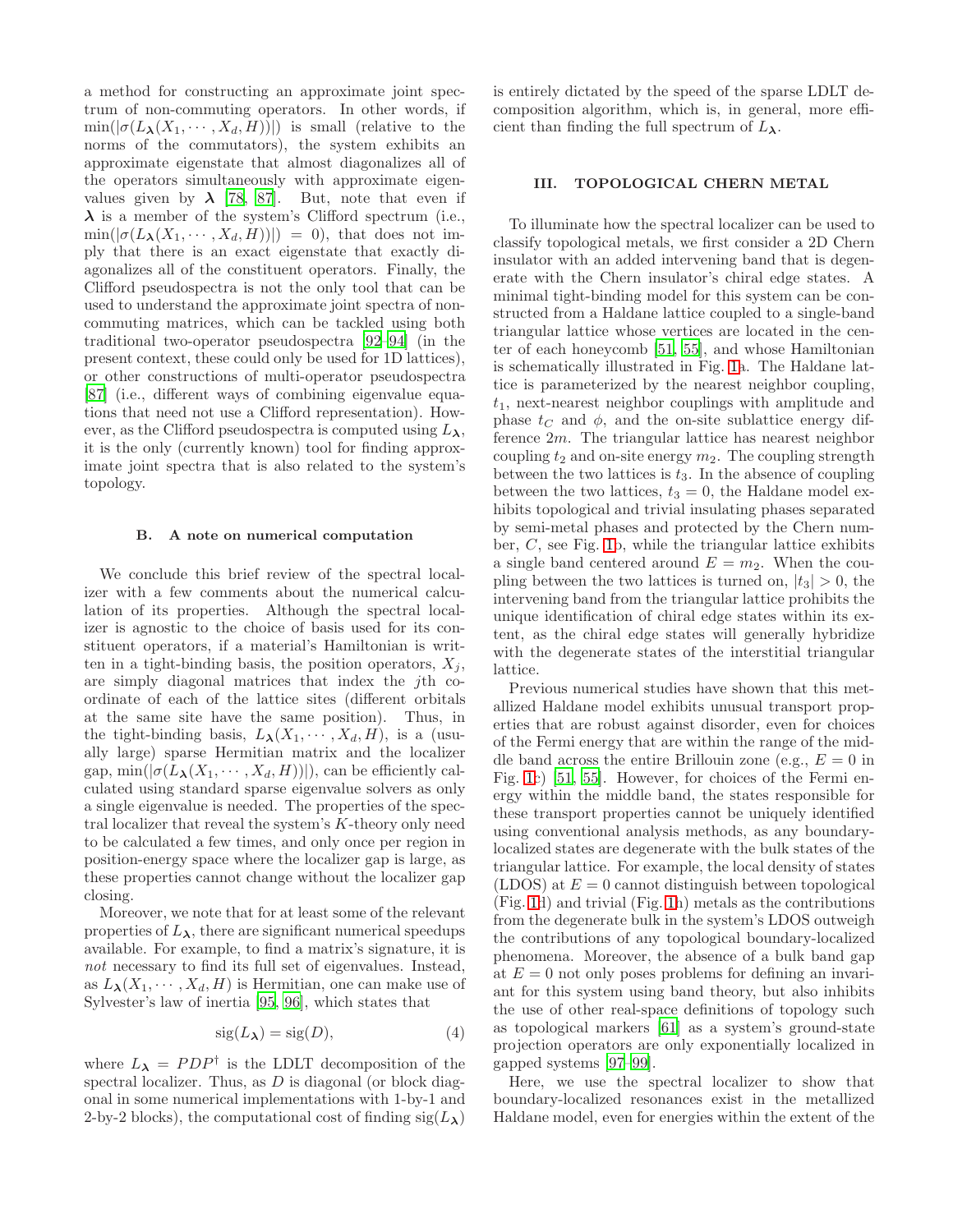

<span id="page-4-0"></span>FIG. 1. (a) Schematic of the tight-binding model for a Haldane lattice, green and orange circles, coupled to a trivial lattice, blue triangles. Some couplings are only shown in a portion of the system for clarity. (b) Haldane model phase diagram, with the topological (red) and trivial (blue) systems considered indicated. (c-f) Simulations of a metallized Haldane lattice, with  $m/t_1 = 0$ ,  $t_C/t_1 = 0.5$ ,  $\phi = \pi/2$ ,  $m_2/t_1 = -0.35$ ,  $t_2/t_1 = 0.2$  and  $t_3/t_1 = 0.3$ . (c) Ribbon band structure with two zig-zag edges. Chiral edge states can be identified outside of the intervening band.  $\Delta E$  is the bulk gap between the top and bottom bands. (d) Local density of states at  $E = 0$ . Each lattice site is represented as a 2D Gaussian with radial width  $r_0 = 0.5a$ . (e) 2D localizer gap,  $\min(|\sigma(L_{\lambda}(X, Y, H))|)/\Delta E$  at  $\lambda = (x, y, E = 0)$  with  $\kappa = 1$ . Overlay shows the local Chern number,  $C_{L}(x, y, 0) = 1$  (red)  $or = 0$  (clear). (f) Localizer spectrum along the green line in (e). The eigenvalue which yields a change in topology is highlighted in magenta.  $(g-j)$  Same as  $(c-f)$ , except for a trivial metal, with  $m/t_C = 4\sqrt{3}$ .

middle band, quantify the topological protection of these boundary-localized phenomena, and identify a topological invariant that classifies this behavior. For a 2D system, the spectral localizer can be explicitly written as

<span id="page-4-2"></span>
$$
L_{\lambda=(x,y,E)}(X,Y,H) =
$$
  
\n
$$
\begin{pmatrix} H-EI & \kappa(X-xI) - i\kappa(Y-yI) \\ \kappa(X-xI) + i\kappa(Y-yI) & -(H-EI) \end{pmatrix}.
$$
  
\n(5)

As the spectral localizer directly incorporates information about the system's spatial and spectral properties on equal footing, it is able to identify the approximate presence (or absence) of a state at a given position and energy regardless of other degenerate states elsewhere in the system. Thus, the localizer gap,  $\min(|\sigma(L_{\lambda}(X, Y, H))|)$ , immediately reveals the difference between the topological and trivial phases of the metallized Haldane model. In its topological phase (Fig. [1e](#page-4-0)), the presence of the chiral edge states causes the localizer gap to close around the entire perimeter of the system regardless of whether the boundary-localized states hybridize with the bulk states of the interstitial triangular lattice. This behavior is qualitatively distinct from the metallized Haldane model's trivial phase (Fig. [1i](#page-4-0)), where the lack of any boundary-localized states means that the localizer gap remains open around the system's boundary. Moreover, the sizeable localizer gap just inside the boundary closing of the topological system indicates that these boundarylocalized states (or resonances) are robust against disorder despite the absence of a bulk band gap. Since the localizer gap is not, in this case, a local manifestation of any sort of a bulk band gap, it is a mathematical mystery why it occurs, related to the discovery in [\[50](#page-8-2)] of how the spectral localizer can exhibit larger gaps than the underlying system in semi-metals.

The topological invariant at any  $\lambda = (x, y, E)$  with non-zero localizer gap for 2D systems in symmetry class A is given by

<span id="page-4-1"></span>
$$
C_{\mathcal{L}}(x, y, E) = \frac{1}{2} \text{sig} (L_{(x, y, E)}(X, Y, H)) \in \mathbb{Z}, \quad (6)
$$

Thus, this formulation of the local Chern number is necessarily an integer, even for finite systems. Calculating this invariant for the metallized Haldane model in Figs. [1c](#page-4-0)-f proves it is topological (i.e.,  $X - xI$ ,  $Y - yI$ ,  $H - EI$ cannot be continued to be commuting for some  $\lambda$ ), as it exhibits a non-trivial local Chern number in its bulk even for energies residing within the extent of the middle band. Furthermore, this non-trivial bulk topology can be viewed as forcing the localizer gap to close around the Chern metal's entire edge, as the local Chern number must be trivial far away from the system and, thus, the localizer gap along any path connecting the system's interior and exterior must close for one of the localizer's eigenvalues to switch signs, see Figs. [1f](#page-4-0),j.

As the spectral localizer yields a set of local, real-space definitions for finding boundary-localized states and determining topological invariants, its entire mathematical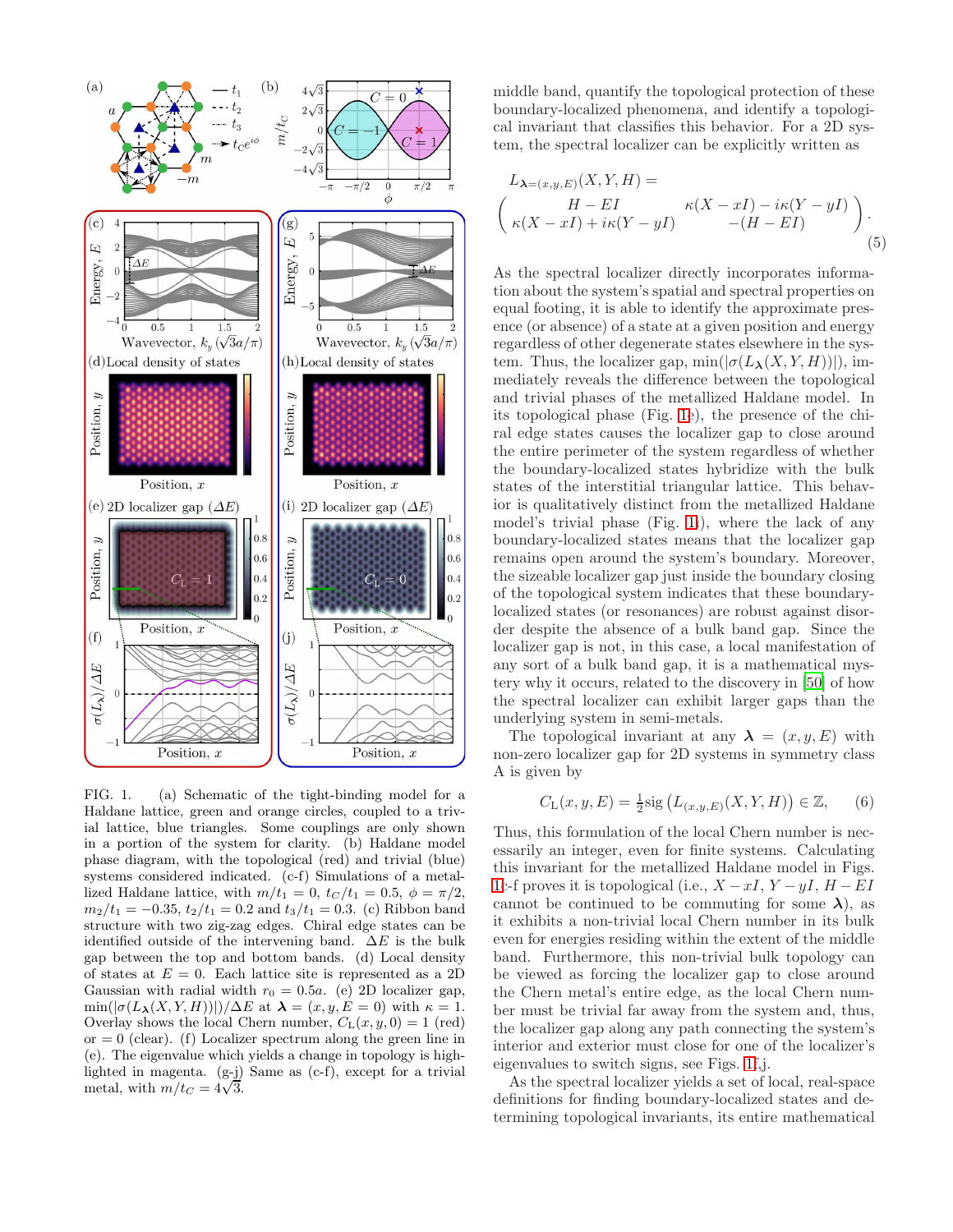

<span id="page-5-1"></span>FIG. 2. 2D localizer gap, min $(|\sigma(L_{\lambda}(X, Y, H))|)/\Delta E$  at  $\lambda =$  $(x, y, E = 0)$  with  $\kappa = 1$ , for a metallized Haldane lattice (same as Fig. [1\)](#page-4-0) with added on-site disorder with strength  $W/\Delta E = 0.89$  (a) and  $W/\Delta E = 1.77$  (b). The colored overlay shows the local Chern number,  $sig(L_{\lambda}(X, Y, H))/2 = 1$  (red) or = 0 (clear). Here,  $\Delta E$  is the gap between the first and third bands of the system, see Fig. [1c](#page-4-0).

machinery is immediately applicable in the presence of disorder, without any alteration. Thus, we can show that the topology of the metallized Haldane lattice is robust against perturbations that do not close the gap between the system's first and third bands,  $\Delta E$  in Fig. [1c](#page-4-0), i.e., those bands which originate from the insulating Haldane lattice. To demonstrate this, we add on-site disorder to the system with strength  $W$ , such that each vertex has an independent, uniformly distributed random on-site energy in the range  $[-W/2, W/2]$ . For  $W < \Delta E$ , the topological character of the system remains unchanged, and the entire bulk still possesses a non-trivial local Chern number (Fig. [2a](#page-5-1) shows one disorder realization). As the strength of the disorder is further increased,  $W > \Delta E$ , the system begins to revert to a trivial phase (Fig. [2b](#page-5-1)). Nevertheless, even at this strength of disorder, regions within the system can still be in a topological phase, and these topological islands can be identified using the local Chern number, Eq. [\(6\)](#page-4-1).

### <span id="page-5-0"></span>IV. HIGHER-ORDER TOPOLOGICAL METAL

To demonstrate the generality of using the spectral localizer to identify topological metals in any symmetry class, we show the existence of robust higher-order topological metallic phases with in-band corner-localized states and find the associated local topological invariant. Moreover, one may argue that in the metallized Haldane model, it is possible to continue the system to a Haldane insulator with an intervening decoupled flat band from the interstitial triangular lattice, enabling the topology of the Haldane insulator to perhaps be inferred from traditional methods. Instead, in this section, we consider a system where the intervening metallic bands are intrinsic to the underlying lattice.

Here, we consider a 2D chiral and  $C_{4v}$  symmetric lattice with four sites per unit cell, whose tight-binding model is schematically shown in Fig. [3a](#page-5-2), and in which  $v$  and  $w$  are the intra- and inter-unit cell couplings, re-



<span id="page-5-2"></span>FIG. 3. (a) Schematic of the tight-binding model for a higherorder topological metal with intra-unit cell couplings  $v$ , and inter-unit cell couplings  $w$ . (b) Bulk band structure with  $w/v = 3$ .  $\Delta E/v = 2$  is the bulk gap between the bottom and middle bands. (c) Local density of states at  $E = 0$ . Each lattice site is represented as a 2D Gaussian with radial width  $r_0 = 0.5a$ . (d) 2D localizer gap, min( $\left|\sigma(L_\lambda(X, Y, H))\right|\right)/\Delta E$ at  $\lambda = (x, y, E = 0)$  with  $\kappa = 0.1$ .

spectively. When a magnetic flux is uniformly threaded through this system, it becomes an insulator at  $E = 0$ , and when the system is in its topological phase,  $w > v$ , zero-energy corner-localized states appear [\[28](#page-8-8)[–31\]](#page-8-9). Without this flux, the middle two bulk bands of this system are degenerate and centered at  $E = 0$ , Fig. [3b](#page-5-2). Previous studies of this flux-less system with  $w > v$  have shown that so long as  $C_{4v}$  (and chiral) symmetry are preserved, corner-localized states exist that are prohibited from hybridizing with the degenerate bulk states [\[57,](#page-8-10) [58\]](#page-8-11), and are associated with a non-trivial fractional corner charge invariant [\[59\]](#page-8-4). However, these arguments do not hold in the absence of  $C_{4v}$  symmetry, nor do they readily generalize to other gapless systems suspected of exhibiting higher-order topological behaviors.

We first use the 2D spectral localizer, Eq. [\(5\)](#page-4-2), to see that the topological states must remain approximately localized to the corners until any added disorder is strong enough to close the gap between the system's bottom and middle bands (or, equivalently, the gap between its middle and top bands), information which is not available in the system's local density of states, Figs. [3c](#page-5-2),d. However, as the metallic system in Fig. [3a](#page-5-2) is in symmetry class AIII, the 2D spectral localizer is not connected to a non-trivial topological invariant [\[81,](#page-9-9) [86](#page-9-13), [100](#page-9-25)]. Nevertheless, strong topological invariants in 1D protect 0D edge states, and the 0D corner states of higher-order topological phases are, in the absence of crystalline symmetries, boundary obstructed, rather than bulk obstructed [\[29\]](#page-8-12).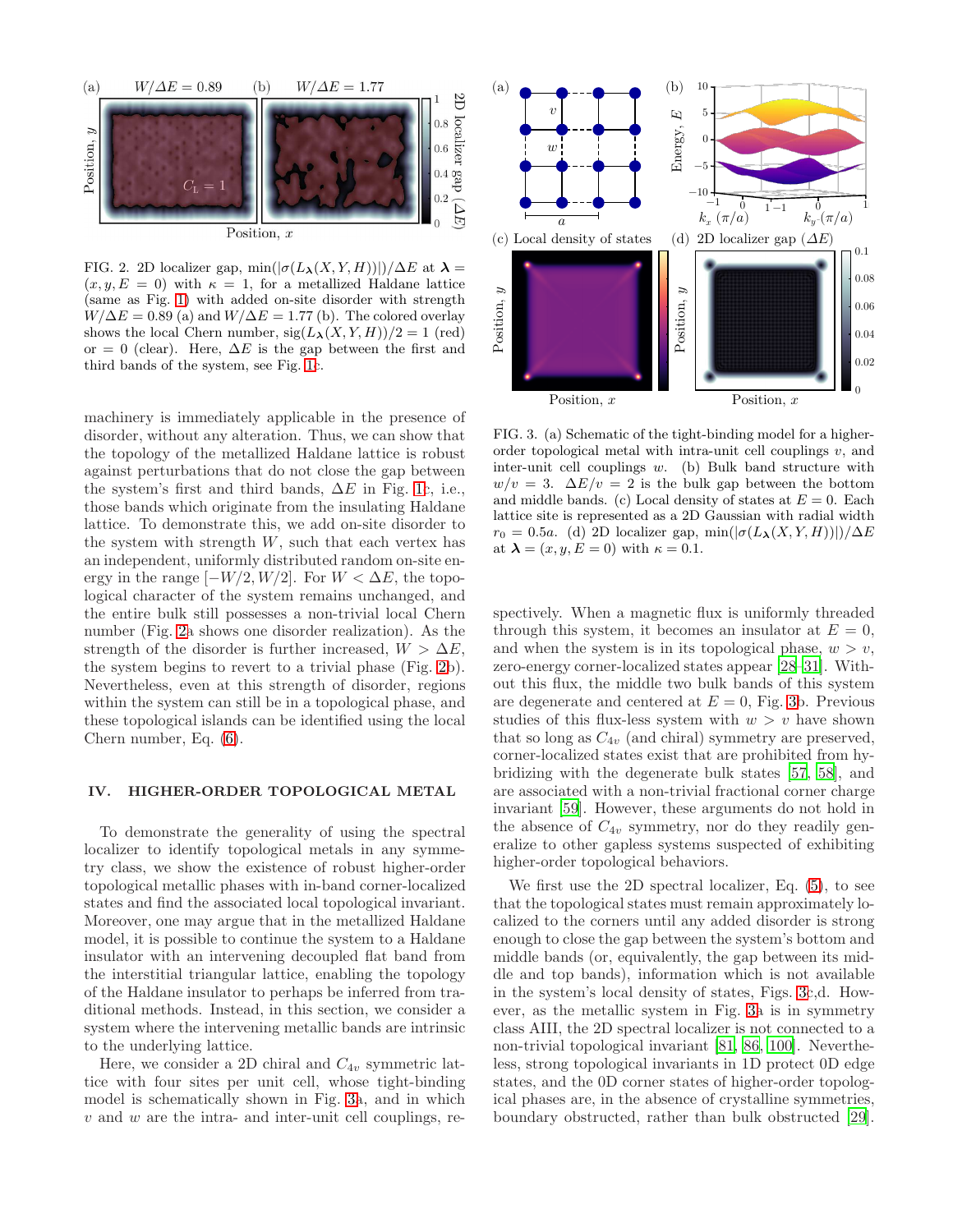Thus, it seems reasonable to try to treat this system as if it were 1D and borrow the mathematics of the 1D class AIII invariant [\[78,](#page-9-7) §4.1] by projecting the lattice into a lower dimension.

To isolate a corner of the system in the reduced dimension, we use the diagonal position operator  $D =$  $(X + Y)/2$ . As a Gedankenexperiment, we are tilting the system and looking in from a corner, and this choice of diagonal position successfully isolates two of the corners. By symmetry, similar behavior will be assured at the remaining two corners. The 1D spectral localizer can be explicitly written as

$$
L_{\lambda=(d,E)}(D,H) =
$$
  
\n
$$
\begin{pmatrix}\n0 & \kappa(D-dI) - i(H-EI) \\
\kappa(D-dI) + i(H-EI) & 0\n\end{pmatrix},
$$
\n(7)

which allows for the local topological index (assuming non-zero localizer gap) along the diagonal coordinate  $d =$  $(x + y)/2$  to be defined as

$$
\nu_{\mathcal{L}}(d,0) = \frac{1}{2}\text{sig}\left[\begin{pmatrix} 0 & I \end{pmatrix} L_{(d,0)}(D,H) \begin{pmatrix} \Pi \\ 0 \end{pmatrix}\right]
$$

$$
= \frac{1}{2}\text{sig}\left[\left(\kappa(D - dI) + iH\right)\Pi\right] \in \mathbb{Z},\tag{8}
$$

where  $\Pi$  is the system's chiral operator,  $\Pi H \Pi = -H$ (and  $\Pi$ D $\Pi$  = D) [\[78](#page-9-7), [79](#page-9-26)]. Note,  $\nu$ <sub>L</sub> is *only* well-defined for  $E = 0$ , which is a mathematical consequence of the fact that the topological states that these chiral-symmetric systems exhibit (if they exist) are guaranteed to be at zero energy. For a true 1D system,  $\nu_L$  is a local version of the 1D winding number, while for higher-order topological phases in higher dimensional systems we conjecture that it is a local version of the corresponding multipole chiral number [\[101\]](#page-9-27) and is related to the infinite-volume invariants in Ref. [\[102\]](#page-9-28). In all cases, as  $\nu_{\rm L}$  depends on a matrix's signature, it is guaranteed to be an integer, and it is identifying whether  $D$  and  $H$  can be continued to be commuting while preserving both their Hermiticity and chiral symmetry (and local localizer gap).

Calculating Eq. [\(8\)](#page-6-1) along the diagonal of the metallic system in Fig. [3a](#page-5-2) reveals its higher-order topology: the system acquires a non-trivial invariant after the localizer gap first closes at a corner of the system, indicating the presence of a corner-localized state (cyan curves in Fig. [4\)](#page-6-2). Moreover, the nearby localizer gap prevents this state from moving into the system's bulk for disorder strengths  $W < 0.5\Delta E$ . ( $\Delta E$  is the bulk band gap between the top or bottom band and the middle bands.) Thus, even though the corner-localized states will hybridize with the bulk for any strength of disorder, the system's spectral localizer identifies that these states must maintain support on the system's corners until the disorder is strong enough to close the localizer gap. We can explicitly confirm this topological protection by adding disorder to the system which breaks all crystalline symmetries and timereversal symmetry, where we numerically observe the ensemble averaged localizer gap to remain open and the



<span id="page-6-2"></span>FIG. 4. (a) 1D localizer gap,  $\min(|\sigma(L_{\lambda}(D, H))|)/\Delta E$ , for a disordered higher-order topological metal projected along the diagonal position  $\lambda = ((x+y)/2, 0)$ , with  $\kappa = 2$ . Added disorder has strength  $W/\Delta E = [0, 0.5, 1, 1.5, 2]$ , increasing from cyan to magenta. Solid lines show the average of an ensemble of 100 different disorder realizations, while filled regions show the average  $\pm 1$  standard deviation. Data is offset vertically for clarity, each horizontal gray line corresponds to a change in  $\Delta E = 1$ , and in the bulk of the system  $(x + y)/2 > 2$  the ensemble average of the localizer gap is nearly zero for each strength of disorder. (b) Similar to (a) for the local topological invariant  $\nu_{\rm L}$  given by Eq. [\(8\)](#page-6-1).

<span id="page-6-1"></span>topological index to remain pinned to  $\nu_{\text{L}} = 1$  with little variance even for  $W = 1.5\Delta E$ , see Fig. [4.](#page-6-2) This provides numerical evidence for the notion that for uncorrelated disorder the localizer gap is usually an underestimate of the strength of the topological protection in a system. Note that the traces of  $\nu$ <sub>L</sub> in Fig. [4b](#page-6-2) are ensemble averages, and thus will generally deviate from having an integer value, but each constituent curve in the average is always an integer for any choice of d.

### <span id="page-6-0"></span>V. DISCUSSION

In conclusion, we have developed a general theory for assessing a metallic or gapless system's topology using its spectral localizer, even in the presence of disorder. This theory is able to both demonstrate the existence of boundary-localized modes despite a degenerate background continuum, and yields a measure of the strength of these systems' topological protection. To our knowledge, other methods of defining a local or global index all rely on some notion of a gap in the bulk spectrum, perhaps a mobility gap, and are not designed to work in a gapless setting. Indeed, the localizer index was initially designed to work in the presence of a bulk gap, since a bulk gap causes a localizer gap [\[78](#page-9-7)[–80](#page-9-8)]. Nevertheless, we have found that useful localizer gaps can still appear even in the absence of a bulk gap, due to the spatial separation between degenerate states that can be revealed using pseudospectral methods. Although we have only explicitly demonstrated this theory for Chern and higher-order topological metals, this theory should extend without difficulty to all symmetry classes and for systems in any dimension, as the necessary local invariants based on the spectral localizer have already been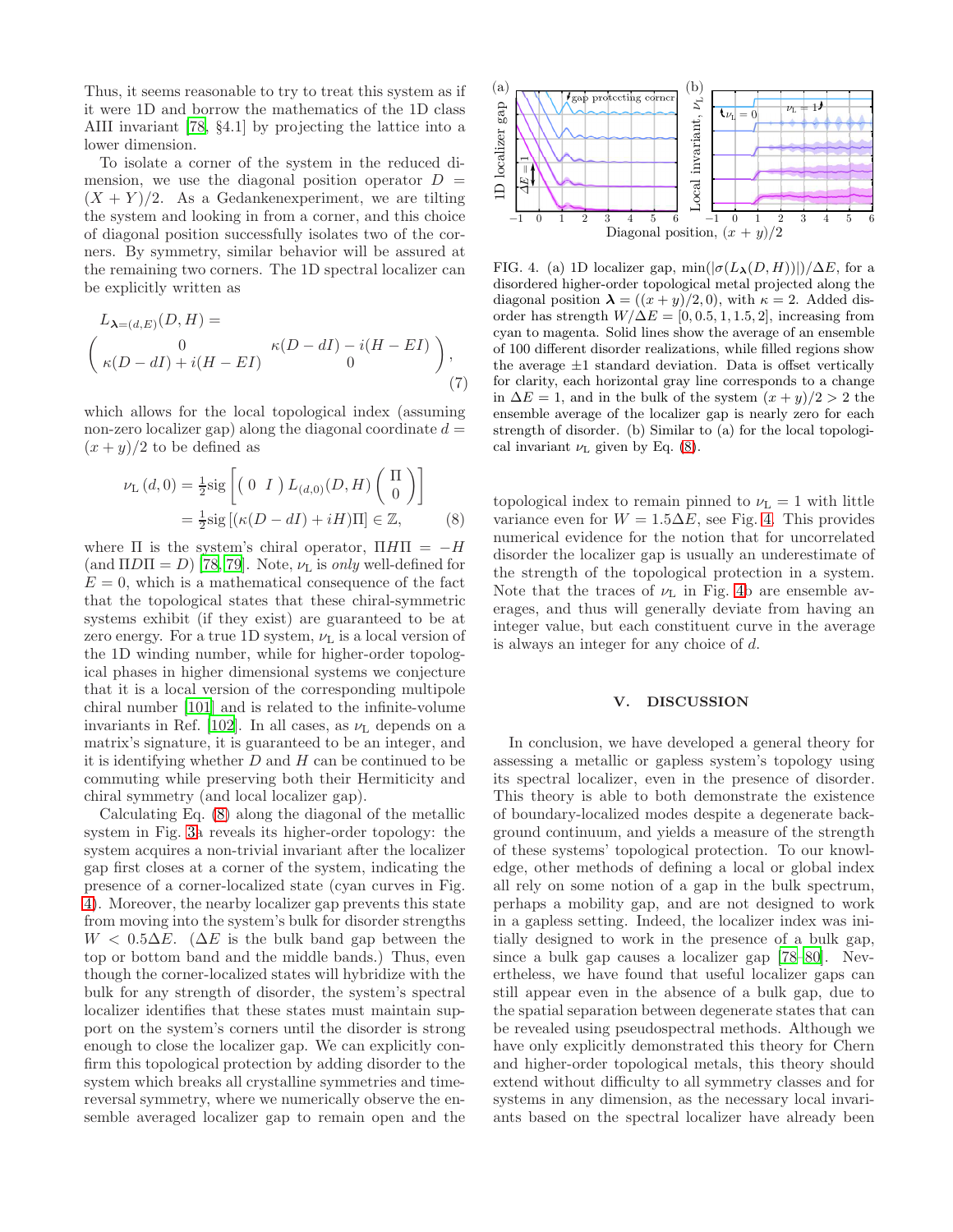derived [\[78](#page-9-7)[–80\]](#page-9-8), enabling the discovery of novel topological phases of matter in natural and artificial metals and other gapless materials.

## ACKNOWLEDGMENTS

T.L. acknowledges support from the National Science Foundation, grant DMS-2110398. A.C. and T.L. acknowledge support from the Center for Integrated Nan-

- <span id="page-7-0"></span>[1] W. P. Su, J. R. Schrieffer, and A. J. Heeger, Soliton excitations in polyacetylene, Phys. Rev. B 22[, 2099 \(1980\).](https://doi.org/10.1103/PhysRevB.22.2099)
- [2] K. v. Klitzing, G. Dorda, and M. Pepper, New Method for High-Accuracy Determination of the Fine-Structure Constant Based on Quantized Hall Resistance, [Phys. Rev. Lett.](https://doi.org/10.1103/PhysRevLett.45.494) 45, 494 (1980).
- [3] B. Halperin, Quantized Hall Conductance, Current-Carrying Edge States, and the Existence of Extended States in a Two-Dimensional Disordered Potential, Phys. Rev. B 25[, 2185 \(1982\).](https://doi.org/10.1103/PhysRevB.25.2185)
- [4] D. J. Thouless, M. Kohmoto, M. P. Nightingale, and M. den Nijs, Quantized Hall Conductance in a Two-Dimensional Periodic Potential, [Phys. Rev. Lett.](https://doi.org/10.1103/PhysRevLett.49.405) 49, 405 (1982).
- [5] F. D. M. Haldane, Model for a Quantum Hall Effect without Landau Levels: Condensed-Matter Realization of the "Parity Anomaly", [Phys. Rev. Lett.](https://doi.org/10.1103/PhysRevLett.61.2015) 61, 2015 (1988).
- [6] M. Büttiker, Absence of backscattering in the quantum Hall effect in multiprobe conductors, Phys. Rev. B 38[, 9375 \(1988\).](https://doi.org/10.1103/PhysRevB.38.9375)
- [7] J. Zak, Berry's phase for energy bands in solids, [Phys. Rev. Lett.](https://doi.org/10.1103/PhysRevLett.62.2747) 62, 2747 (1989).
- [8] R. King-Smith and D. Vanderbilt, Theory of polarization of crystalline solids, Phys. Rev. B 47, 1651 (1993).
- [9] Z. Fang, N. Nagaosa, K. S. Takahashi, A. Asamitsu, R. Mathieu, T. Ogasawara, H. Yamada, M. Kawasaki, Y. Tokura, and K. Terakura, The Anomalous Hall Effect and Magnetic Monopoles in Momentum Space, Science **302**[, 92 \(2003\).](https://doi.org/10.1126/science.1089408)
- $[10]$  C. L. Kane and E. J. Mele,  $Z_2$  Topological Order and the Quantum Spin Hall Effect, [Phys. Rev. Lett.](https://doi.org/10.1103/PhysRevLett.95.146802) 95, 146802 (2005).
- [11] B. A. Bernevig, T. L. Hughes, and S.-C. Zhang, Quantum Spin Hall Effect and Topological Phase Transition in HgTe Quantum Wells, Science 314[, 1757 \(2006\).](https://doi.org/10.1126/science.1133734)
- [12] L. Fu and C. L. Kane, Topological insulators with inversion symmetry, Phys. Rev. B 76[, 045302 \(2007\).](https://doi.org/10.1103/PhysRevB.76.045302)
- [13] M. König, S. Wiedmann, C. Brüne, A. Roth, H. Buhmann, L. W. Molenkamp, X.-L. Qi, and S.-C. Zhang, Quantum Spin Hall Insulator State in HgTe Quantum Wells, Science 318[, 766 \(2007\).](https://doi.org/10.1126/science.1148047)
- [14] X.-L. Qi, T. L. Hughes, and S.-C. Zhang, Topological field theory of time-reversal invariant insulators, Phys. Rev. B 78[, 195424 \(2008\).](https://doi.org/10.1103/PhysRevB.78.195424)

otechnologies, an Office of Science User Facility operated for the U.S. Department of Energy (DOE) Office of Science, and the Laboratory Directed Research and Development program at Sandia National Laboratories. Sandia National Laboratories is a multimission laboratory managed and operated by National Technology & Engineering Solutions of Sandia, LLC, a wholly owned subsidiary of Honeywell International, Inc., for the U.S. DOE's National Nuclear Security Administration under contract DE-NA-0003525. The views expressed in the article do not necessarily represent the views of the U.S. DOE or the United States Government.

- [15] F. D. M. Haldane and S. Raghu, Possible Realization of Directional Optical Waveguides in Photonic Crystals with Broken Time-Reversal Symmetry, [Phys. Rev. Lett.](https://doi.org/10.1103/PhysRevLett.100.013904) 100, 013904 (2008).
- [16] D. Hsieh, D. Qian, L. Wray, Y. Xia, Y. S. Hor, R. J. Cava, and M. Z. Hasan, A topological Dirac insulator in a quantum spin Hall phase, Nature 452[, 970 \(2008\).](https://doi.org/10.1038/nature06843)
- [17] Z. Wang, Y. Chong, J. D. Joannopoulos, and M. Soljačić, Observation of unidirectional backscattering-immune topological electromagnetic states, Nature 461[, 772 \(2009\).](https://doi.org/10.1038/nature08293)
- [18] D. Hsieh, Y. Xia, L. Wray, D. Qian, A. Pal, J. H. Dil, J. Osterwalder, F. Meier, G. Bihlmayer, C. L. Kane, Y. S. Hor, R. J. Cava, and M. Z. Hasan, Observation of Unconventional Quantum Spin Textures in Topological Insulators, Science 323[, 919 \(2009\).](https://doi.org/10.1126/science.1167733)
- [19] D. Hsieh, Y. Xia, D. Qian, L. Wray, J. H. Dil, F. Meier, J. Osterwalder, L. Patthey, J. G. Checkelsky, N. P. Ong, A. V. Fedorov, H. Lin, A. Bansil, D. Grauer, Y. S. Hor, R. J. Cava, and M. Z. Hasan, A tunable topological insulator in the spin helical Dirac transport regime, Nature 460[, 1101 \(2009\).](https://doi.org/10.1038/nature08234)
- [20] M. Hafezi, E. A. Demler, M. D. Lukin, and J. M. Taylor, Robust optical delay lines with topological protection, Nat. Phys. 7[, 907 \(2011\).](https://doi.org/10.1038/NPHYS2063)
- [21] R. O. Umucalılar and I. Carusotto, Artificial gauge field for photons in coupled cavity arrays, Phys. Rev. A 84[, 043804 \(2011\).](https://doi.org/10.1103/PhysRevA.84.043804)
- [22] Z. Ringel, Y. E. Kraus, and A. Stern, Strong side of weak topological insulators, Phys. Rev. B 86[, 045102 \(2012\).](https://doi.org/10.1103/PhysRevB.86.045102)
- [23] T. Kitagawa, M. A. Broome, A. Fedrizzi, M. S. Rudner, E. Berg, I. Kassal, A. Aspuru-Guzik, E. Demler, and A. G. White, Observation of topologically protected bound states in photonic quantum walks, [Nat. Commun.](https://doi.org/10.1038/ncomms1872) 3, 1872 (2012).
- [24] K. Fang, Z. Yu, and S. Fan, Realizing effective magnetic field for photons by controlling the phase of dynamic modulation, [Nat. Photon.](https://doi.org/10.1038/NPHOTON.2012.236) 6, 782 (2012).
- [25] M. Hafezi, S. Mittal, J. Fan, A. Migdall, and J. M. Taylor, Imaging topological edge states in silicon photonics, Nat. Photon. 7[, 1001 \(2013\).](https://doi.org/10.1038/nphoton.2013.274)
- [26] M. C. Rechtsman, J. M. Zeuner, Y. Plotnik, Y. Lumer, D. Podolsky, F. Dreisow, S. Nolte, M. Segev, and A. Szameit, Photonic Floquet topological insulators, Nature 496[, 196 \(2013\).](https://doi.org/10.1038/nature12066)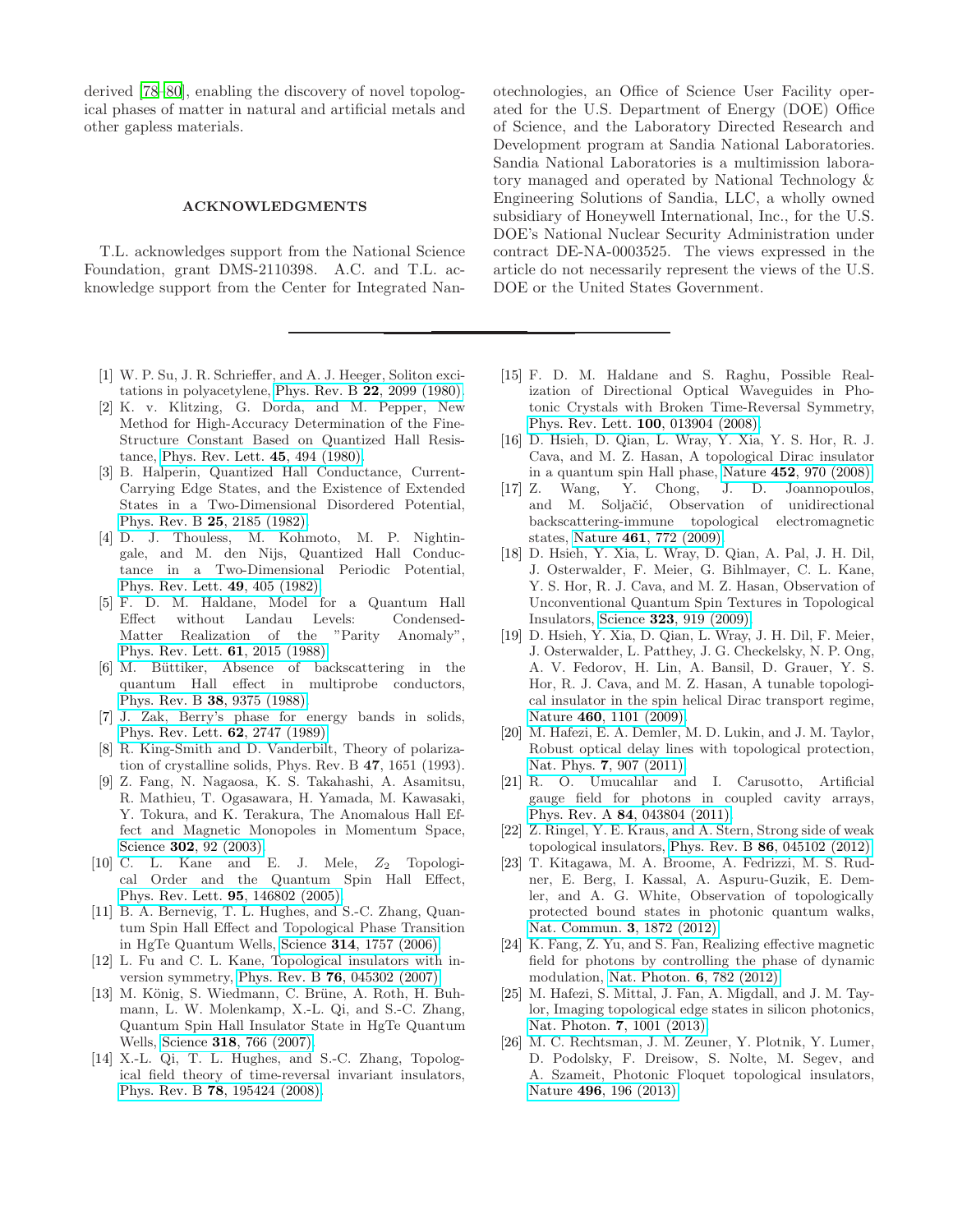- [27] A. B. Khanikaev, S. Hossein Mousavi, W.- K. Tse, M. Kargarian, A. H. MacDonald, and G. Shvets, Photonic topological insulators, Nat. Mater. 12[, 233 \(2013\).](https://doi.org/10.1038/nmat3520)
- <span id="page-8-8"></span>[28] W. A. Benalcazar, B. A. Bernevig, and T. L. Hughes, Quantized electric multipole insulators, Science **357**[, 61 \(2017\).](https://doi.org/10.1126/science.aah6442)
- <span id="page-8-12"></span>[29] W. A. Benalcazar, B. A. Bernevig, and T. L. Hughes, Electric multipole moments, topological multipole moment pumping, and chiral hinge states in crystalline insulators, Phys. Rev. B 96[, 245115 \(2017\).](https://doi.org/10.1103/PhysRevB.96.245115)
- [30] Z. Song, Z. Fang, and C. Fang,  $(d-2)$ -dimensional Edge States of Rotation Symmetry Protected Topological States, [Phys. Rev. Lett.](https://doi.org/10.1103/PhysRevLett.119.246402) 119, 246402 (2017).
- <span id="page-8-9"></span>[31] M. Serra-Garcia, V. Peri, R. Süsstrunk, O. R. Bilal, T. Larsen, L. G. Villanueva, and S. D. Huber, Observation of a phononic quadrupole topological insulator, Nature 555, 342 (2018).
- [32] C. W. Peterson, W. A. Benalcazar, T. L. Hughes, and G. Bahl, A quantized microwave quadrupole insulator with topologically protected corner states, Nature 555[, 346 \(2018\).](http://dx.doi.org/10.1038/nature25777)
- [33] J. Noh, W. A. Benalcazar, S. Huang, M. J. Collins, K. P. Chen, T. L. Hughes, and M. C. Rechtsman, Topological protection of photonic mid-gap defect modes, [Nat. Photonics](https://doi.org/10.1038/s41566-018-0179-3) 12, 408 (2018).
- <span id="page-8-0"></span>[34] O. Zilberberg, S. Huang, J. Guglielmon, M. Wang, K. P. Chen, Y. E. Kraus, and M. C. Rechtsman, Photonic topological boundary pumping as a probe of 4d quantum hall physics, Nature 553, 59 (2018).
- <span id="page-8-1"></span>[35] X. Wan, A. M. Turner, A. Vishwanath, and S. Y. Savrasov, Topological semimetal and Fermi-arc surface states in the electronic structure of pyrochlore iridates, Phys. Rev. B 83[, 205101 \(2011\).](https://doi.org/10.1103/PhysRevB.83.205101)
- [36] S. M. Young, S. Zaheer, J. C. Y. Teo, C. L. Kane, E. J. Mele, and A. M. Rappe, Dirac Semimetal in Three Dimensions, [Phys. Rev. Lett.](https://doi.org/10.1103/PhysRevLett.108.140405) 108, 140405 (2012).
- [37] Z. Wang, Y. Sun, X.-Q. Chen, C. Franchini, G. Xu, H. Weng, X. Dai, and Z. Fang, Dirac semimetal and topological phase transitions in  $A_3B$ i ( $A=Na$ , K, Rb), Phys. Rev. B 85[, 195320 \(2012\).](https://doi.org/10.1103/PhysRevB.85.195320)
- [38] Z. Wang, H. Weng, Q. Wu, X. Dai, and Z. Fang, Threedimensional Dirac semimetal and quantum transport in  $Cd<sub>3</sub>As<sub>2</sub>$ , Phys. Rev. B 88[, 125427 \(2013\).](https://doi.org/10.1103/PhysRevB.88.125427)
- [39] A. Narayan, D. Di Sante, S. Picozzi, and S. Sanvito, Topological Tuning in Three-Dimensional Dirac Semimetals, [Phys. Rev. Lett.](https://doi.org/10.1103/PhysRevLett.113.256403) 113, 256403 (2014).
- [40] S.-Y. Xu, C. Liu, S. K. Kushwaha, R. Sankar, J. W. Krizan, I. Belopolski, M. Neupane, G. Bian, N. Alidoust, T.-R. Chang, H.-T. Jeng, C.-Y. Huang, W.-F. Tsai, H. Lin, P. P. Shibayev, F.-C. Chou, R. J. Cava, and M. Z. Hasan, Observation of Fermi arc surface states in a topological metal, Science 347[, 294 \(2015\).](https://doi.org/10.1126/science.1256742)
- [41] L. Lu, Z. Wang, D. Ye, L. Ran, L. Fu, J. D. Joannopoulos, and M. Soljačić, Experimental observation of Weyl points, Science 349[, 622 \(2015\).](https://doi.org/10.1126/science.aaa9273)
- [42] S.-Y. Xu, I. Belopolski, N. Alidoust, M. Neupane, G. Bian, C. Zhang, R. Sankar, G. Chang, Z. Yuan, C.-C. Lee, S.-M. Huang, H. Zheng, J. Ma, D. S. Sanchez, B. Wang, A. Bansil, F. Chou, P. P. Shibayev, H. Lin, S. Jia, and M. Z. Hasan, Discovery of a Weyl fermion semimetal and topological Fermi arcs, Science **349**[, 613 \(2015\).](https://doi.org/10.1126/science.aaa9297)
- [43] W.-J. Chen, M. Xiao, and C. T. Chan, Photonic crystals possessing multiple Weyl points and the experimental observation of robust surface states, [Nature Communications](https://doi.org/10.1038/ncomms13038) 7, 13038 (2016).
- [44] L. Lu, C. Fang, L. Fu, S. G. Johnson, J. D. Joannopoulos, and M. Soljačić, Symmetry-protected topological photonic crystal in three dimensions, [Nature Physics](https://doi.org/10.1038/nphys3611) 12, 337 (2016).
- [45] B. Q. Lv, Z.-L. Feng, Q.-N. Xu, X. Gao, J.-Z. Ma, L.-Y. Kong, P. Richard, Y.-B. Huang, V. N. Strocov, C. Fang, H.-M. Weng, Y.-G. Shi, T. Qian, and H. Ding, Observation of three-component fermions in the topological semimetal molybdenum phosphide, Nature 546[, 627 \(2017\).](https://doi.org/10.1038/nature22390)
- [46] Q. Ma, S.-Y. Xu, C.-K. Chan, C.-L. Zhang, G. Chang, Y. Lin, W. Xie, T. Palacios, H. Lin, S. Jia, P. A. Lee, P. Jarillo-Herrero, and N. Gedik, Direct optical detection of Weyl fermion chirality in a topological semimetal, Nat. Phys. 12[, 842 \(2017\).](https://www.nature.com/nphys/journal/vaop/ncurrent/full/nphys4146.html)
- [47] T. Kawakami and X. Hu, Symmetry-guaranteed nodal-line semimetals in an fcc lattice, Phys. Rev. B 96[, 235307 \(2017\).](https://doi.org/10.1103/PhysRevB.96.235307)
- [48] E. Goi, Z. Yue, B. P. Cumming, and M. Gu, Observation of Type I Photonic Weyl Points in Optical Frequencies, [Laser Photonics Rev.](https://doi.org/10.1002/lpor.201700271) 12, 1700271 (2018).
- [49] X. Ying and A. Kamenev, Symmetry-Protected Topological Metals, [Phys. Rev. Lett.](https://doi.org/10.1103/PhysRevLett.121.086810) 121, 086810 (2018).
- <span id="page-8-2"></span>[50] H. Schulz-Baldes and T. Stoiber, Invariants of disordered semimetals via the spectral localizer, EPL (Europhysics Letters) (2021).
- <span id="page-8-3"></span>[51] D. L. Bergman and G. Refael, Bulk metals with helical surface states, Phys. Rev. B 82[, 195417 \(2010\).](https://doi.org/10.1103/PhysRevB.82.195417)
- [52] D. L. Bergman, Axion Response in Gapless Systems, [Phys. Rev. Lett.](https://doi.org/10.1103/PhysRevLett.107.176801) 107, 176801 (2011).
- [53] M. Barkeshli and X.-L. Qi, Topological Response Theory of Doped Topological Insulators, [Phys. Rev. Lett.](https://doi.org/10.1103/PhysRevLett.107.206602) 107, 206602 (2011).
- [54] A. Karch, Surface plasmons and topological insulators, Phys. Rev. B 83[, 245432 \(2011\).](https://doi.org/10.1103/PhysRevB.83.245432)
- <span id="page-8-6"></span>[55] A. Junck, K. W. Kim, D. L. Bergman, T. Pereg-Barnea, and G. Refael, Transport through a disordered topological-metal strip, Phys. Rev. B 87[, 235114 \(2013\).](https://doi.org/10.1103/PhysRevB.87.235114)
- [56] J. S. Meyer and G. Refael, Disordered topological metals, Phys. Rev. B 87[, 104202 \(2013\).](https://doi.org/10.1103/PhysRevB.87.104202)
- <span id="page-8-10"></span>[57] W. A. Benalcazar and A. Cerjan, Bound states in the continuum of higher-order topological insulators, Phys. Rev. B 101[, 161116 \(2020\).](https://doi.org/10.1103/PhysRevB.101.161116)
- <span id="page-8-11"></span>[58] A. Cerjan, M. Jürgensen, W. A. Benalcazar, S. Mukherjee, and M. C. Rechtsman, Observation of a higherorder topological bound state in the continuum, [Phys. Rev. Lett.](https://doi.org/10.1103/PhysRevLett.125.213901) 125, 213901 (2020).
- <span id="page-8-4"></span>[59] M. Jung, Y. Yu, and G. Shvets, Exact higher-order bulkboundary correspondence of corner-localized states, Phys. Rev. B 104[, 195437 \(2021\).](https://doi.org/10.1103/PhysRevB.104.195437)
- <span id="page-8-5"></span>[60] A. Kitaev, Anyons in an exactly solved model and beyond, Annals of Physics 321, 2 (2006).
- <span id="page-8-7"></span>[61] R. Bianco and R. Resta, Mapping topological order in coordinate space, Phys. Rev. B 84[, 241106 \(2011\).](https://doi.org/10.1103/PhysRevB.84.241106)
- [62] I. C. Fulga, F. Hassler, and A. R. Akhmerov, Scattering theory of topological insulators and superconductors, Phys. Rev. B 85[, 165409 \(2012\).](https://doi.org/10.1103/PhysRevB.85.165409)
- [63] T. A. Loring and M. B. Hastings, Disordered topological insulators via C ∗ -algebras, EPL (Europhysics Letters)